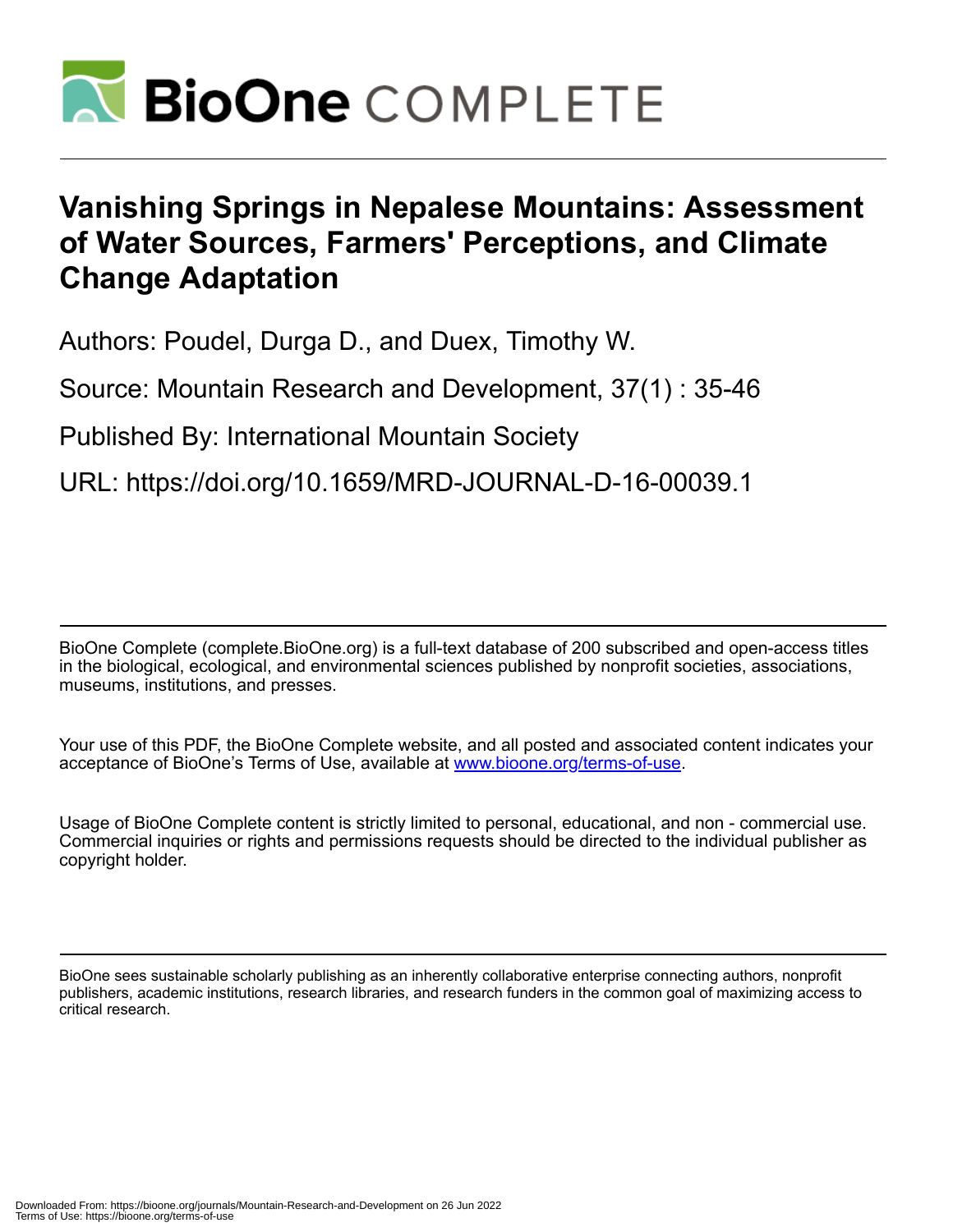#### Mountain Research and Development (MRD)

An international, peer-reviewed open access journal published by the International Mountain Society (IMS) www.mrd-journal.org

# Vanishing Springs in Nepalese Mountains Assessment of Water Sources, Farmers' Perceptions, and Climate Change Adaptation

Durga D. Poudel<sup>1</sup>\* and Timothy W. Duex<sup>2</sup>

\* Corresponding author: [ddpoudel@louisiana.edu](mailto:ddpoudel@louisiana.edu)

<sup>1</sup> Environmental Science Program, School of Geosciences, University of Louisiana at Lafayette, PO Box 44650, Lafayette, Louisiana, USA <sup>2</sup> Geology Program, School of Geosciences, University of Louisiana at Lafayette, PO Box 44650, Lafayette, Louisiana, USA

 $\odot$   $\,$  2017. Poudel and Duex. This open access article is licensed under a Creative Commons Attribution 4.0 International License [\(http://](http://creativecommons.org/licenses/by/4.0/) [creativecommons.org/licenses/by/4.0/](http://creativecommons.org/licenses/by/4.0/)). Please credit the authors and the full source.



The Thulokhola watershed of the Nuwakot district in the midhills region of Nepal can be considered typical of climate changerelated stresses in the region. To assess the status of water resources

and document farmers' perceptions of and adaptation to climate change impacts in this watershed, we invited community groups to monitor water quality and conducted 6 focus group meetings, 3 participatory rural appraisals, and spring and household surveys in 2011 and 2012. Historical precipitation data from a nearby weather station and discharge data for the Tadi Khola, the nearest major river, were also analyzed. The spring survey results confirmed farmers' perceptions and showed that 73.2% of the springs used as water sources had a decreased flow and 12.2% had dried up

over the past 10 or more years, as recognized by local residents. In response to the severe decline of precipitation and the drying up of springs, local communities have implemented some climate change adaptation measures, such as constructing water tanks at water sources, using pipes to transport drinking water, diverting water from other springs, digging deeper wells, and traveling farther to wash clothes and fetch drinking water. To enhance drinking water supplies and ensure the agricultural, ecological, and environmental integrity of the watershed, initiatives such as comprehensive research on springs and groundwater hydrology, a spring rejuvenation program, and community capacity building for water sustainability and climate change adaptation are suggested.

Keywords: Farmers' perceptions; springs; water quality; climate change; hydrogeology; Nepal.

Peer-reviewed: September 2016 Accepted: December 2016

# Introduction

Population growth and urbanization are leading to a sharp rise in global demand for freshwater for drinking, sanitation, agriculture, energy production, industry, and environmental protection (FAO 2011; WWAP 2015). But the sustainability of the freshwater supply is seriously threatened because of widespread depletion of groundwater, surface water pollution, and climate change impacts (IPCC 2007; Gleeson et al 2012; WWAP 2012). Because of declining availability of freshwater in many parts of the world, a global water crisis is possible in the near future if appropriate water conservation and adaptation measures are not undertaken.

Springs are the principal source of domestic water supply for rural communities in the Hindu Kush– Himalayan region; when they dry up or decline, the resulting water shortages become a major environmental threat (Negi and Joshi 2002; Merz et al 2003; Vaidya 2015). Tambe et al (2012) reported that over the past decade, there was a perceived decline in dry-period spring

discharge of 48% in drought-prone areas and 35% in other areas of the Sikkim Himalaya. This apparently has resulted in a serious water shortage during the dry period. Negi and Joshi (2002) reported that a hill community in the Pauri-Garhwal district of India in the central Himalayan region was surviving on just 45% of its total water needs. Similarly, Agarwal et al (2014) found that a hill community in the Danda watershed of Uttarakhand in India was getting by with just one third of its total domestic water needs. This widespread water scarcity has adversely affected public and ecological health, agricultural production, and livestock populations in the entire Himalayan region (ICIMOD 2015). Solving the problem of water scarcity for rural communities is a critical policy challenge and a daunting task.

Almost 80% of the 13 million hill and mountain people in Nepal rely on springs as their primary source of water (CBS 2012; Tambe et al 2012; Sharma et al 2016). Despite the existence of vast water resources (Chaulagain 2009; WECS 2011), most rural villages and towns, as well as some cities in Nepal, are experiencing serious water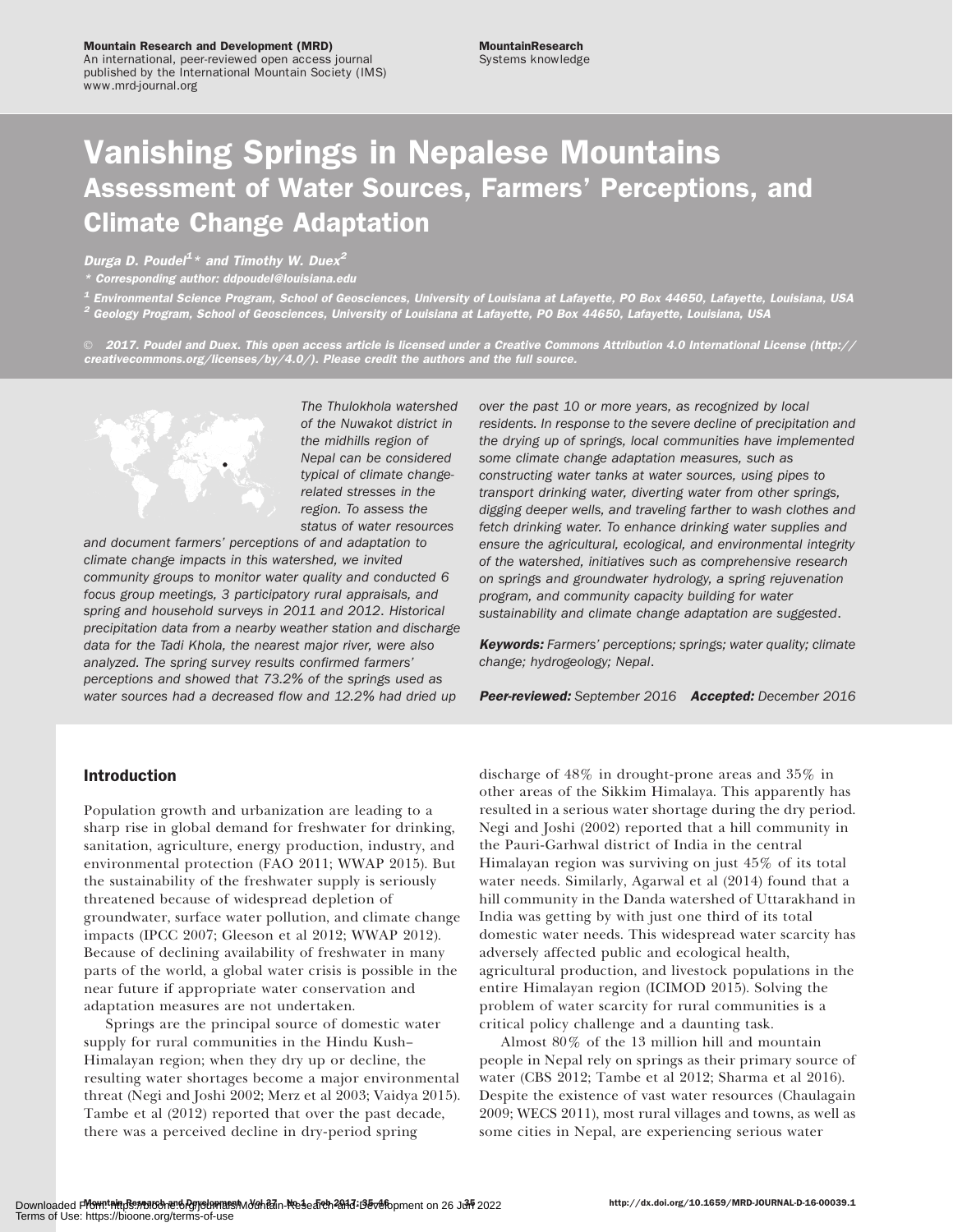shortages (Merz et al 2003). Many rural settlements in Nepal are located on the mountaintops and mountain slopes because of pleasant weather, sufficient sunshine, absence of mosquitoes, and lower incidence of diseases and parasites. In most cases, agricultural terraces are built on hillsides. Although isolated drinking water projects have been implemented across the region, many mountain communities are experiencing increasing hardship in meeting their needs for freshwater because of population growth, land use changes, and the drying up or decline of water sources. Families located near streams and rivers or in valleys are not exempt from drinking water shortages, primarily because of the degradation of surface water quality by sediments, suspended solids, organic substances, and bacteria (Prasai et al 2007; Rai et al 2012).

Numerous factors including population growth, agricultural intensification, land use changes, deforestation, economic development, and climate change impacts are responsible for water shortages (Negi and Joshi 2002; Merz et al 2003; Nellemann and Kaltenborn 2009; Vaidya 2009). In recent years, climate change impacts such as changes in the reliability of stream flow, erratic monsoons, and flooding have been pronounced (Timsina 2011); these, coupled with other anthropogenic causes, have led to serious water shortages (Tambe et al 2012). Climate change has caused degradation of natural resources and ecosystem services, shrinking of water supplies, shorter winters with earlier snowmelt, and an increase in natural hazards (Schild 2007). Other effects include increasing mean maximum temperature and changes in the timing of the monsoons (Hua 2009), as well as rapid shrinkage of glaciers (Chaulagain 2009; Shrestha and Joshi 2009). Adapting to climate change and enhancing water availability have become major issues in the region (Tambe et al 2012; Bharati et al 2014). In response, the Government of Nepal has developed the National Adaptation Program of Action (Ministry of Environment 2010), which has identified climate adaptation needs across 6 cross-cutting sectors: agriculture and food security, water resources and energy, climate-induced disasters, forests and biodiversity, public health, and urban settlements and infrastructure.

Natural disasters such as earthquakes have also severely affected water sources. For example, the 2015 Gorkha Earthquake in Nepal, which killed more than 9000 people, caused more than 5000 springs to dry up (Khanal 2016). The loss of spring water has resulted in many people leaving their ancestral villages or making long treks (sometimes of several hours) to fetch drinking water (Upadhya 2012; Sharma 2014). It is urgent to identify strategies for reversing this trend of water scarcity to prevent a human and natural disaster. This requires transformational scientific inputs from a variety of fields (eg geology, hydrology, sociology, engineering, and

design), as well as an original framework for integrating them.

Although field research on the revival of springs in the Himalayan region began at least 14 years ago (Negi and Joshi 2002), the first full-fledged spring revival program was launched by the Government of Sikkim in 2009 (Government of Sikkim 2014). The Consultative Group on International Agricultural Research–Water, Land and Ecosystems Program funded a 2-year project titled ''Reviving Springs and Providing Access to Solar Powered Irrigation Pumps Through Community-Based Water Use Planning,'' which is led by the International Centre for Integrated Mountain Development (ICIMOD) and is active in Nepal and India (ICIMOD 2016).

Addressing the complex issue of water shortages in rural communities requires a comprehensive understanding of biophysical, socioeconomic, and institutional settings, which is only possible by using a combination of diverse qualitative and quantitative research methods. Although there are implementation challenges, using multiple methods allows researchers to collect an array of information on cross-cutting themes in a relatively short time. This approach becomes even more relevant when data are limited and issues are complex.

Researchers have used a range of techniques and approaches to study watershed hydrology, sustainable water management, and climate change adaptation in the Hindu Kush–Himalayan region. Agarwal et al (2012) measured rainfall and spring flow and conducted regression analysis to understand the rainfall dependence of springs in 2 watersheds in the midwestern Himalayan hills of Uttarakhand in India. Bharati et al (2014) used the Soil and Water Assessment Tool to assess the impact of climate change on water availability in the Koshi Basin of Nepal. Tambe et al (2012) conducted an extensive field survey of spring sources, locations, and discharge trends; land tenure; and number of households using each source in the Sikkim Himalaya. Household surveys and farmers' participatory research are other commonly used techniques for investigating socioeconomic conditions and natural resources management (Timilsina-Parajuli et al 2014). Focus group discussions, key informant surveys, and participatory rural appraisals (PRAs) have also been used to assess farmers' perceptions, technology adaptation, resource management, climate change impacts, and community empowerment (Maikhuri et al 2011; Timilsina-Parajuli et al 2014).

This study is a part of a larger project in the Thulokhola watershed of the Nuwakot district, Nepal, active from June 2011 to January 2013, that sought to identify factors responsible for the decline of livestock production and subsequently to build community livestock capacity for climate change adaptation. Water availability is one such factor. The objectives of this study were to assess (1) farmers' perceptions and understanding of the impacts of climate change on water resources, (2)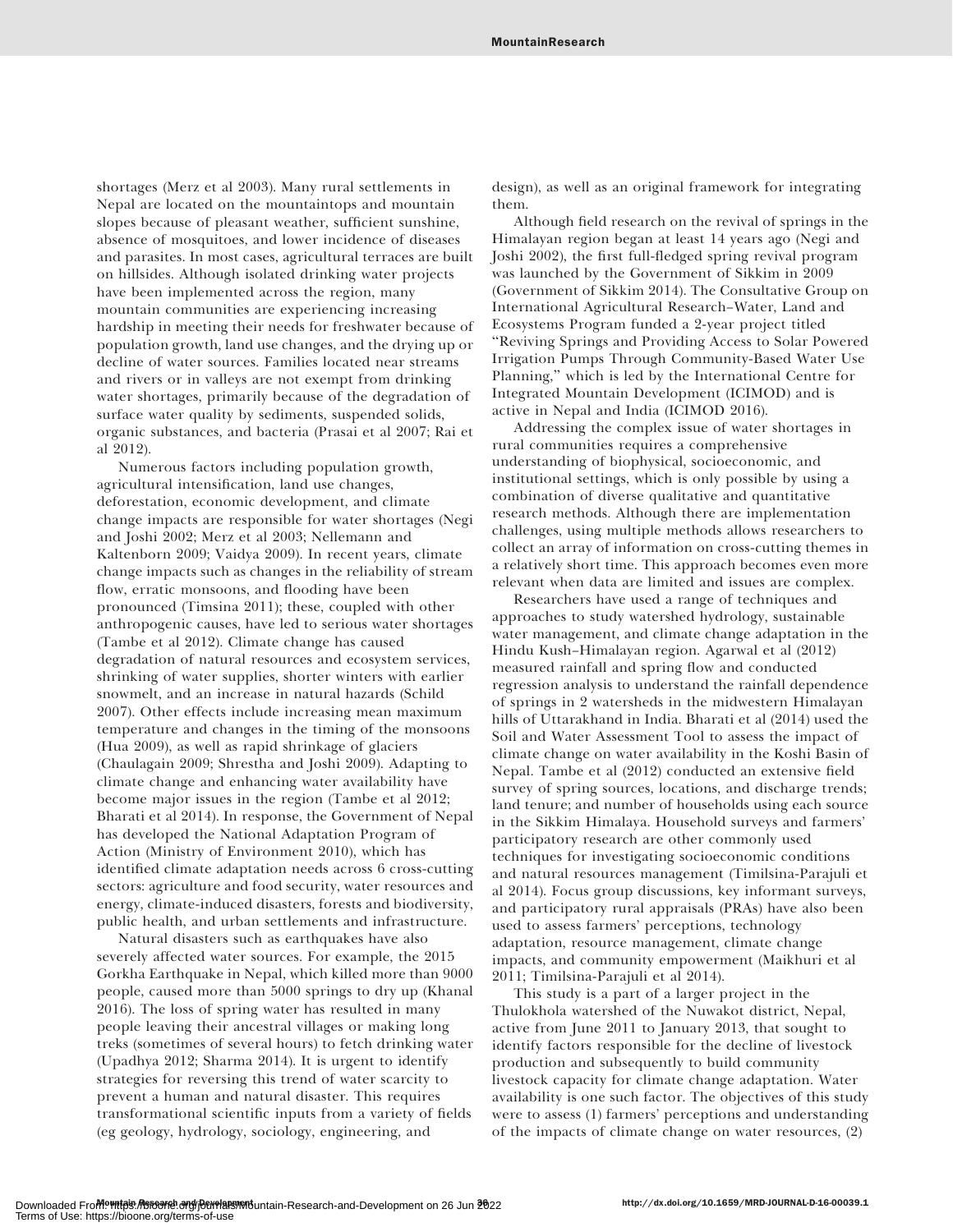

FIGURE 1 Map of the study area. (Map by Durga D. Poudel, based on Poudel 2015, p 234)

the status of water sources in the watershed, and (3) changes in hydrometeorological trends in the region. Information generated by studies like this one can help planners develop comprehensive strategies for managing water resources such as springs, seeps, groundwater, rainwater, and surface runoff, as well as overall water use and development in the watershed.

## Methods

## Study area

The Thulokhola watershed (Figure 1) is located in the Nuwakot district of Nepal; it drains northward into the Trishuli River. The elevation of the watershed extends from less than 440 m above sea level (masl) at the Trishuli River to 1585 masl in the surrounding hills. The watershed has a total area of 580 hectares and contains 359 households. It is underlain by foliated metamorphic rocks that created the main Himalayas over the past 50 million years. The Main Central Thrust, a well-known Himalayan

fault system, cuts through the area and has pushed highergrade rocks, mainly gneisses, over lower-grade phyllites and related rocks (Robinson et al 2003; Searle et al 2008). These older metamorphic rocks are overlain by Pleistocene to Holocene alluvium, colluvium, and soil, which are more dominant and thicker along streams and in lower elevations.

#### Community livestock groups and water-quality monitoring

For the larger project, the Thulokhola watershed was divided into 3 elevation zones: lower  $(<640$  masl), middle (640–1150 masl), and upper (1150–1585 masl). Then, 9 informal community livestock groups (CLGs) were formed across the 3 elevation zones. To identify potential CLG participants, a household list for the watershed was obtained from the Village Development Committee, and CLG participants representing the 3 elevations were selected during a stakeholder participatory meeting in June 2011. They included 27 men and 25 women; 38 of them were farmers. The groups were composed as follows: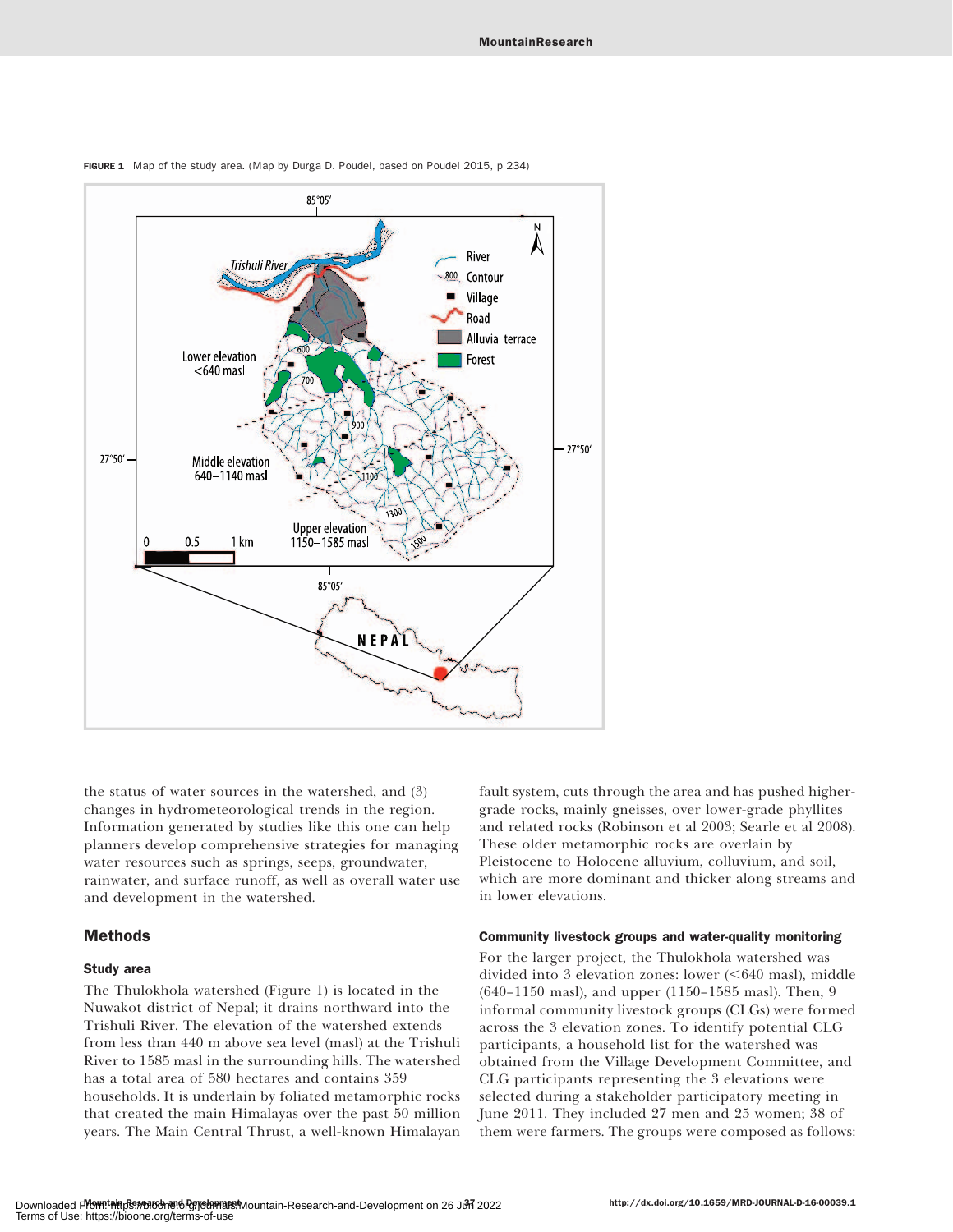- Lower elevation: 81 households, 15 CLG members (6 men and 9 women);
- Middle elevation: 159 households, 21 CLG members (13 men and 8 women); and
- Upper elevation: 119 households, 16 CLG members (8 men and 8 women).

CLG members were invited to a workshop on 3 July 2011, where they learned about the project and were trained in water-quality monitoring.

For surface water monitoring, different CLGs were assigned different water-quality parameters and were given a portable LaMotte GREEN Water Monitoring Kit (LaMotte, Chestertown, MD, USA). This kit included test tablets and color charts for coliform bacteria, pH, dissolved oxygen, phosphate, and nitrate and a turbidity chart. The CLGs monitored water quality monthly from July 2011 to May 2012.

#### Focus groups, PRAs, and household survey

To assess farmers' perceptions of climate change impacts and adaptation, focus group meetings attended by the CLG groups and an interdisciplinary research team were conducted on 3 January 2012. The 9 CLGs were divided into 6 representative focus groups, 2 at each elevation. The interdisciplinary team consisted of 8 experts in the fields of soil science, environmental science, animal science, geology, hydrology, veterinary medicine, forestry, agriculture, and agricultural marketing. Questions related to climate change impacts, natural resources, agricultural production, and government services were asked in each group meeting (Supplemental material, Table S1: [http://dx.](http://dx.doi.org/10.1659/MRDJOURNAL-D-16-00039.S1) [doi.org/10.1659/MRDJOURNAL-D-16-00039.S1](http://dx.doi.org/10.1659/MRDJOURNAL-D-16-00039.S1)). Each meeting lasted about 1 hour and was recorded. The research team also collected field observations of climate change impacts and agricultural conditions, which were used in group discussions, problem descriptions, and interpretations of results.

To collect other (non-CLG) farmers' perceptions, a freestyle PRA was conducted in each of the 3 elevation zones on 21–22 May 2012. The PRAs were attended by 83 individuals with the following characteristics:

- *Gender:* 54% women, 46% men;
- Age: 22% 18–24 years, 52% 25–44 years, 23% 45–64 years, 3% 65 years or older;
- Literacy and education: 18% unable to read and write, 29% just able to write their names, 13% with a primary-level education (grades 1–5), 6% with a lower secondary-level education (grades 6–7), 22% with a middle secondary-level education (grades 8–10), 7% with a higher secondary-level education (grades 11–12), 4% with a bachelor's degree, 1% with a master's degree; and
- Occupation: 92% farmers, 8% teachers and students.

Each PRA group listed climate change impacts, ranked them in terms of severity, and then summarized their effects on water supply and agricultural production. Group members were then asked what climate change adaptation measures they had implemented on their farms and any constraints and limitations they had experienced. At the end of the session, the climate change impacts, adaptations, and constraints and limitations were summarized for the group.

In addition to the focus group and PRA discussions, 97 households (38 upper elevation, 28 middle elevation, and 31 lower elevation) were surveyed during 17–22 May 2012 to collect more comprehensive information on climate change impacts and adaptations. Households were selected for the survey from the household list obtained from Village Development Committee using stratified random sampling to ensure that all 3 elevation zones were sufficiently represented. The survey contained questions about livestock composition, fodder and forage, water sources, climate change impacts and awareness, perceptions of climate change, women's empowerment, capacity building, and livestock climate change adaptation. Survey questionnaires were developed, pretested, and administered by trained enumerators. Of the respondents, 57.7% were female and 42.3% were male.

# Spring survey and hydrogeology assessment

Surveys of 41 springs in the 3 elevation levels were conducted from 17–22 May 2012. Major tributaries of the Thulokhola watershed were identified, and streams draining into these tributaries were surveyed. Spring surveys were done using topographic maps with direct participation by CLG members. Local people were interviewed with the help of field assistants who were familiar with the area so that relevant springs could be visited and evaluated. The springs were classified according to standard terminology (Fetter 2014), and changes in their flow conditions over the last 10 or more years were established by consulting local residents. Springs were divided into 3 categories:

- 1. Fracture or foliation springs come from metamorphic bedrocks where groundwater flows along fractures and foliation planes.
- 2. Depression springs issue from the younger, overlying colluvium and alluvium and flow into depressions or valleys.
- 3. Contact springs come from the contact between the metamorphic rocks and the overlying colluvium and alluvium.

Historical information on water sources was collected by questioning the nearby villagers, and the flow and geology of the water sources were visually described. Type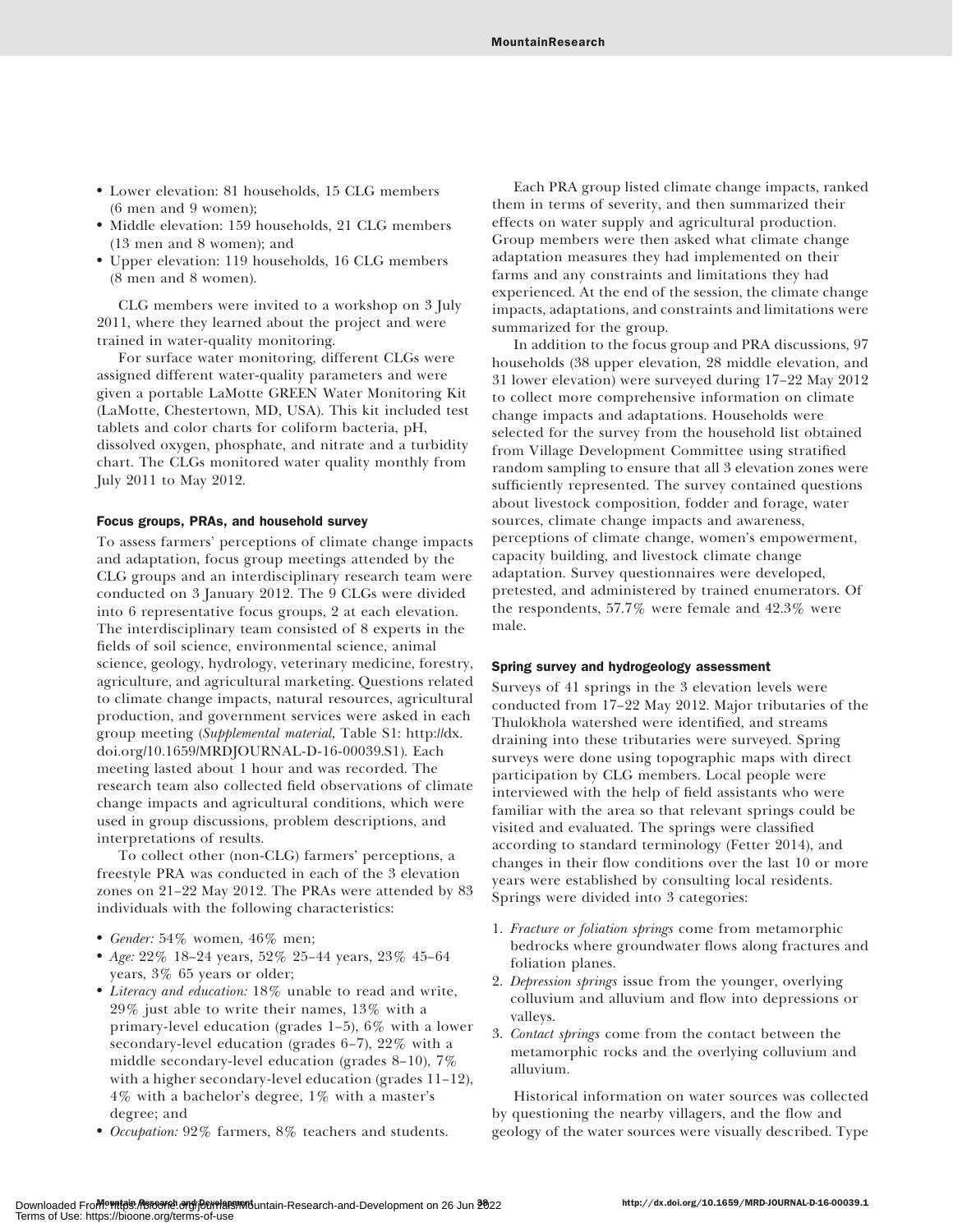| Rank            | <b>Upper elevation</b>                                     | <b>Middle elevation</b>                                                                                  | <b>Lower elevation</b>                        |
|-----------------|------------------------------------------------------------|----------------------------------------------------------------------------------------------------------|-----------------------------------------------|
| 1.              | Drought                                                    | Drought, less rain and patchy rains,<br>extreme rain events                                              | Drought                                       |
| $\overline{2}$  | Drying up of water sources                                 | Decline in crop productivity                                                                             | Poor animal health                            |
| 3               | Decline in crop productivity                               | Poor animal health                                                                                       | Soil degradation                              |
| 4               | Crop damage by wildlife (monkeys,<br>mice, and porcupines) | Drying up of water sources                                                                               | Decline in crop productivity                  |
| $5\phantom{.0}$ | Lack of fodder and forage                                  | Lack of fodder and forage                                                                                | Lack of fodder and forage                     |
| 6               | Poor animal health                                         | Decline in livestock reproductive<br>capacity                                                            | Drying up of water sources                    |
| 57              | Decline in livestock reproductive<br>capacity              | Rising temperature                                                                                       | Decline in livestock reproductive<br>capacity |
| 8               | Increased workload for women                               | Water sources migrating downhill                                                                         | Increased crop diseases and<br>pests          |
| $\overline{9}$  | Increased crop diseases and pests                          | Drying or dying forest trees                                                                             |                                               |
| 10              | Invasive plants                                            | Poor forage and feed quality                                                                             |                                               |
| 11              | Lack of firewood                                           | Disappearance of plant species (eg<br>medicinal plants, orange, papaya,<br>jackfruit, peach, and litchi) |                                               |
| 12              | Landslides                                                 | Phenological changes in plants (eg off-<br>season bloom in citrus)                                       |                                               |
| 13              | Drying out of crops                                        | Dry landslides                                                                                           |                                               |

TABLE 1 Ranking of perceived climate change impacts by farmers in PRAs.

of spring, land use types, slope position, water use, and flow conditions were noted.

The hydrogeology of the Thulokhola watershed was assessed through fieldwork along several transects from lower to higher elevations. The springs were observed and their sources were determined according to the geological units present at each site. These were identified as foliated and fractured Tertiary metamorphic rocks (such as phyllite, schist, and gneiss), alluvium, and colluvium, which consists of unconsolidated fragments of various sizes from sand to gravel.

#### Data analysis

For household survey data, simple statistics such as mean, standard deviation, frequency, and range were calculated using JMP 8.0 software (SAS, Cary, NC, USA). All recordings from focus group and PRA discussions were transcribed and translated, and the content was analyzed and synthesized considering the impacts, sensitivity, adaptation, and limitations in relation to crop production, forest condition, animal health, animal breeding, water quantity and quality, natural hazards (landslides, flooding, and sediments deposition), soil fertility, women's empowerment, and government services and policies.

Because the Thulokhola watershed did not have precipitation and discharge data, we obtained historical (1985–2009) precipitation data for the nearby Bidur weather station, and discharge data for the nearby Tadi Khola river at Tadipul Belkot station (27°51′N and 85°8′E, 400 masl), from the Department of Hydrology and Meteorology, Ministry of Population and Environment, Government of Nepal (DHM 2016). We used Excel to calculate, for each year, the total annual precipitation, total monsoon season precipitation (defining the monsoon season as lasting from the 23rd week to the 39th week of the year), and weekly maximum precipitation, as well as the corresponding discharge values. Simple linear regression analyses of the precipitation and discharge data were carried out in JMP 8.0 (SAS, Cary, NC, USA).

# Results and discussion

# Farmers' perceptions of climate change impacts and adaptation

PRA participants indicated that the 5 greatest climate change impacts among the Thulokhola watershed communities were drought, declining crop productivity, poor animal health, drying up of water sources, and lack of fodder and forage (Table 1). Drought has taken a great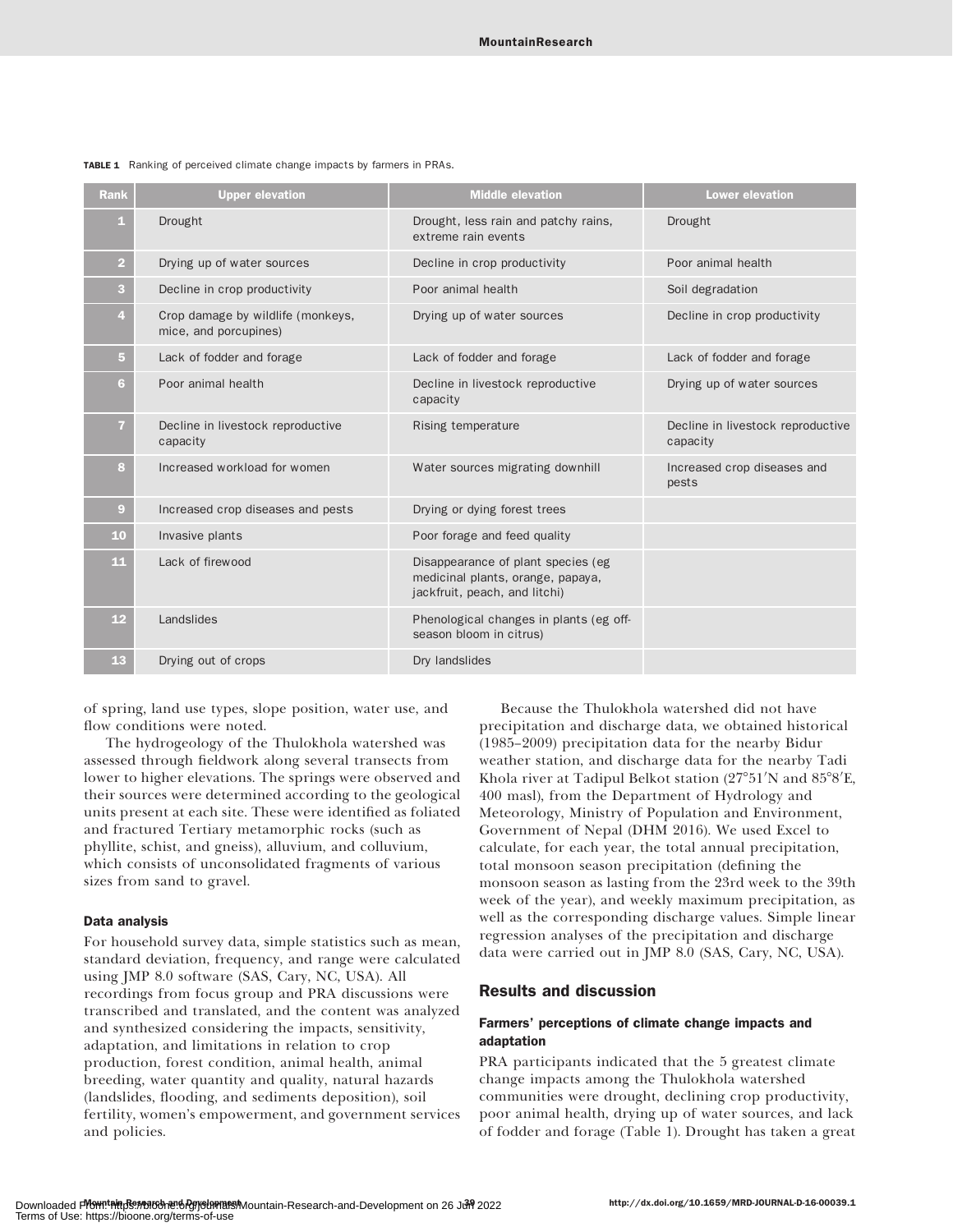

FIGURE 2 Perceived changes in spring flow in the past 20 years in the Thulokhola watershed.

toll on agricultural production in recent years, because farmers have been unable to plant their crops in time, which has resulted in crop failures, poor harvests, and an overall decline in agricultural productivity. Frequent droughts and their adverse effects on agricultural production and livelihoods in the region were also reported by Sharma (2015). PRA participants also mentioned inconsistent rainfall (patchy rains, less rain, or extreme rain events), delayed onset and early ending of the monsoon, and hotter summers and warmer winters as additional recent climate change impacts (Table 1).

The household survey results showed that on average, a household that was using 5 or more water sources 10 years ago has been using fewer than 3 water sources in recent years. Most respondents (94.6% in the upper elevation, 81.5% in the middle elevation, and 90.3% in the lower elevation) reported a severe decline in the flow of their water sources in recent years (Figure 2). The average number of completely dry water sources that a household had been using over the past 20 years for the upper, middle, and the lower elevations was 3.2, 2.5, and 2.3,

respectively, suggesting that farmers in the upper elevation are experiencing a greater loss of water sources than farmers in the lower elevation. Many water sources that were once perennial have become seasonal. Drying up and downhill migration of water sources have made less water available for drinking, livestock, and irrigation and have negatively affected households' ability to wash clothes and maintain general cleanliness.

Because of shortages of irrigation water, farmers in the Thulokhola watershed are reducing or abandoning winter rice cultivation, which has resulted in decreased grain production. Lack of irrigation water has also affected vegetable production, which is critical for family health, nutrition, and household income.

Communities have also been exposed to natural hazards such as landslides, soil degradation, and sediment deposition on agricultural lands in recent years. Women's workloads have increased because of increased household chores and more time required to fetch drinking water, forage, and fuelwood and produce vegetable crops. Farming has become more unstable and costly, and because there are fewer chances to earn income from farming, young people are leaving the villages for outside employment, which is resulting in labor constraints on agricultural production.

Deforestation may have contributed to loss of rainfall water storage in the Thulokhola watershed, resulting in the drying up of both springs and surface water sources. During fieldwork, we noticed forest degradation and a lot of bare land in the upper elevations, with limited vegetation along the stream corridors in the watershed. Even the 2 community forests in the watershed were quite degraded, with forest floors lacking brush vegetation and leaf litter because of overgrazing by goats and overuse of leaf litter for bedding. Forest degradation in the region has resulted in water scarcity, declines in agricultural productivity, and community hardships for rural livelihoods such as shortages of timber and non-timber forest products (Bhuchar 2006). Land use changes because of increasing population may be another factor associated with declining water sources.

Local farmers have taken a number of steps to adapt to climate change impacts; these are summarized in Table 2. Among the most important steps are the following: they have made changes to their water supplies, have implemented new agricultural practices and technologies, and have started visiting veterinary clinics for their animal's health. They have also begun planting fodder trees on their farmland.

Because agriculture is the major economic activity in rural Nepal, rural communities are susceptible to climate change impacts (Park and Alam 2015). Therefore, greater implementation of climate change adaptation measures in these communities is necessary. Park and Alam (2015) suggested ecosystem-based climate change adaptation to enhance community resiliencies. In the ecosystem-based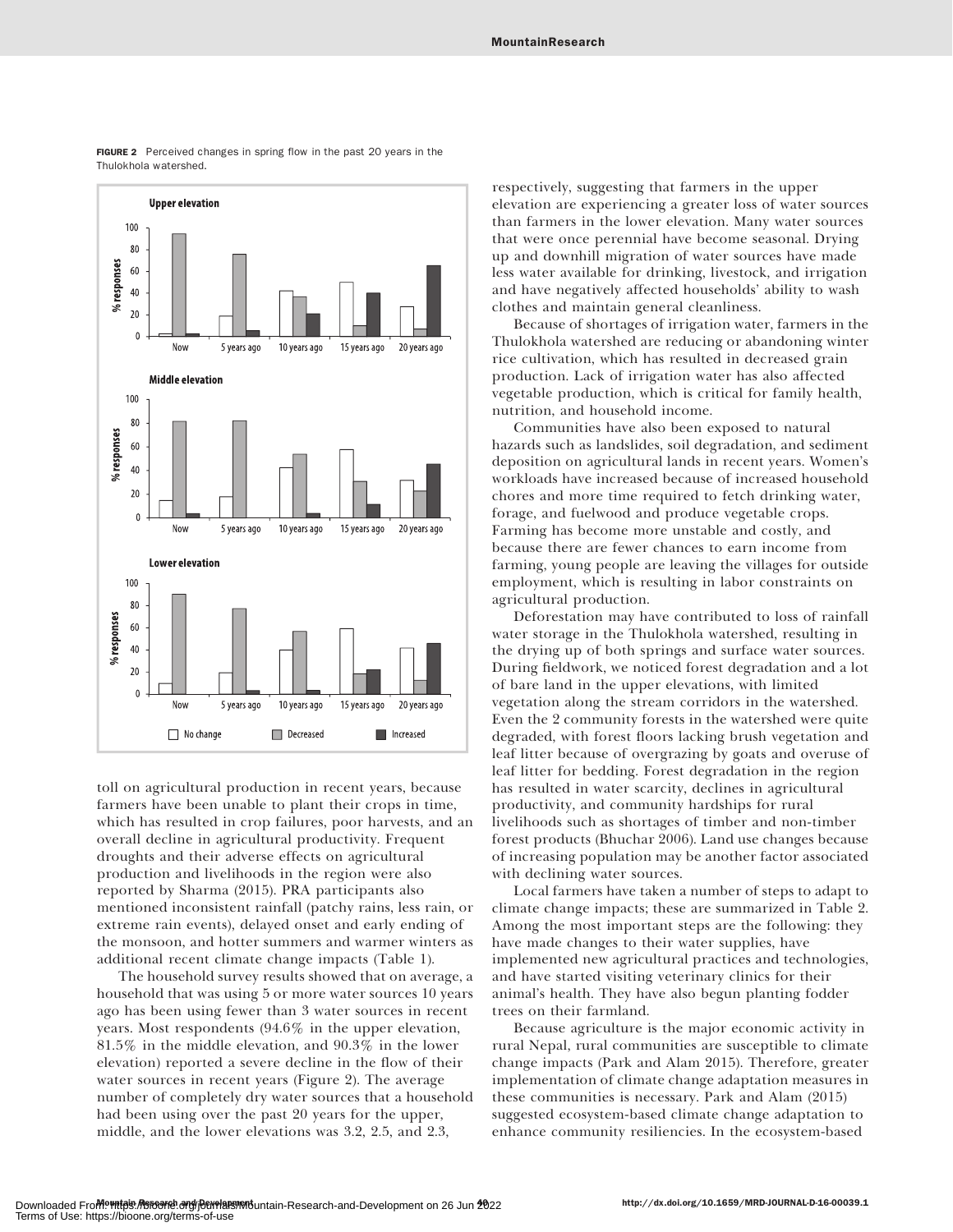**TABLE 2** Local climate change adaptation measures mentioned by farmers during focus group discussions.

| <b>Impacts</b>                                             | <b>Adaptation measures</b>                                                                                                                                                                                                                                                                                                                                                                                                                     |
|------------------------------------------------------------|------------------------------------------------------------------------------------------------------------------------------------------------------------------------------------------------------------------------------------------------------------------------------------------------------------------------------------------------------------------------------------------------------------------------------------------------|
| <b>Drinking water shortages</b>                            | Installing tanks at water sources, planting trees at water sources, traveling longer distances<br>to fetch water and wash clothes, diverting water from another spring, installing pipes for<br>drinking water, digging deeper wells, reducing the water supply to livestock, taking fewer<br>baths, postponing washing clothes                                                                                                                |
| <b>Irrigation water shortages</b>                          | Constructing water retention ponds, establishing a schedule to take turns accessing water,<br>delaying rice planting, reducing the area planted to vegetables and corn, giving up winter<br>crops, adjusting cropping sequences                                                                                                                                                                                                                |
| <b>Decline in soil fertility</b>                           | Applying chemical fertilizers and manures, digging out terrace ridges and walls and filling in<br>terraces, planting crops according to soil types, using unirrigated upland fields in alternate<br>years                                                                                                                                                                                                                                      |
| <b>Landslides and flooding</b>                             | Planting trees, erecting stone walls and wire retainers, worshiping the snake god, using<br>sandbags, leveling areas with sediment deposits and bringing them back into cultivation after<br>applying fertilizers and manures                                                                                                                                                                                                                  |
| <b>Deforestation and forest</b><br>degradation             | Conserving existing forest and reforesting degraded forest, planting trees along stream banks<br>and on the edges of fields, traveling farther for forest products (fuelwood, fodder, leaf litter,<br>and forage), ceasing to raise livestock or reducing their number because of lack of forage.<br>planting trees on privately owned land, planting fodder trees on terrace ridges and the edges<br>of fields, practicing community forestry |
| <b>Decline in crop yields</b>                              | Using hybrid seeds, using chemicals for disease and pest control, using traditional methods<br>for pest and disease control, introducing winter crops, increasing the area under cereals                                                                                                                                                                                                                                                       |
| Poor livestock health because<br>of diseases and parasites | Buying medicine, consulting a private veterinarian, providing good feed to animals, applying<br>traditional treatments, vaccinating goats for PPR (peste des petits ruminants)                                                                                                                                                                                                                                                                 |
| Delayed pregnancies in cattle,<br>goats, and buffalo       | Simply keeping animals for an extended time hoping for pregnancies, administering medicine,<br>using traditional local remedies, selling goats and buffalo for slaughter                                                                                                                                                                                                                                                                       |

approach, which is people centered and emphasizes natural or ecological solutions, local communities use biodiversity and ecosystem services in climate change adaptation. In this context, local communities in the Thulokhola watershed can develop and implement comprehensive strategies for watershed management, soil and water conservation, agroforestry, reforestation, spring rejuvenation, and livestock management.

## Springs, hydrogeology, and water quality

Confirming the results of the household survey, the spring survey results showed that 73.2% of the springs used as water sources had an observed decreased flow and 12.2% had dried up over the past 10 years or more (Supplemental material, Table S2: [http://dx.doi.org/10.1659/](http://dx.doi.org/10.1659/MRDJOURNAL-D-16-00039.S1) [MRDJOURNAL-D-16-00039.S1\)](http://dx.doi.org/10.1659/MRDJOURNAL-D-16-00039.S1). Other reports also suggest that 15 to 30% of springs have dried up in the last decade in 2 other midhill watersheds in Nepal (ICIMOD 2015). Of the surveyed springs, 78.1% were used for household drinking water and the rest were used for irrigation and other purposes, such as fish ponds. The primary land use types around the springs were forest  $(53.6\%)$ , cropland  $(34.1\%)$ , and brush  $(12.3\%)$ .

Hydrogeologically, there are 2 main types of aquifers or flow systems, a regional and a local system, in the Thulokhola watershed (Figure 3). The regional flow system is present in the foliated Tertiary metamorphic rocks and flows along foliation and fractures. Groundwater moves slowly through the metamorphic rocks, because they have low porosity and permeability, and emerges as foliation or fracture springs. The local flow system is found in the younger sediment and debris of the Pleistocene and Holocene deposits that are superimposed on the older rocks; it tends to have higher porosity and permeability, and hence water flows more rapidly in it and emerges on the surface as depression and contact springs. Groundwater flowing from the contact between the 2 rock bodies comes to the surface as contact springs. Contact springs were the most consistent, dependable, and productive, whereas the foliation or fracture springs had the smallest volume. Depression springs showed the greatest decrease in output over the last 10–20 years.

Beside natural processes, groundwater and springs can be recharged in various ways, including through artificial ponds and tanks, temporary runoff collection areas, injection wells, channeling rainwater into the ponds, flooding of agricultural lands during fallow periods (Shrestha 2009; Vaidya 2009; O'Geen et al 2015), or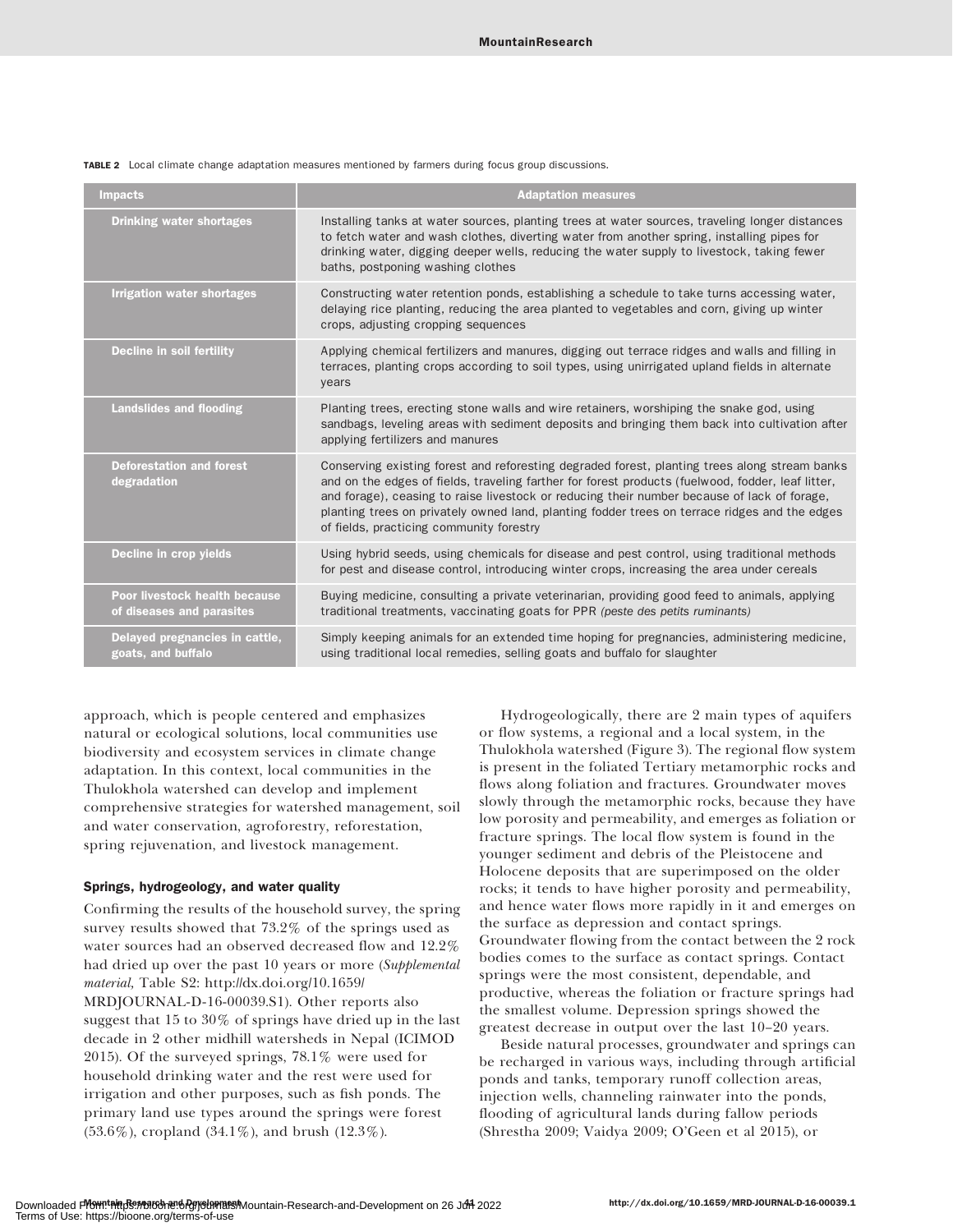FIGURE 3 Idealized model of the hydrogeology of the Thulokhola watershed. (Sketch by Durga D. Poudel)



TABLE 3 Water-quality monitoring data for the Thulokhola watershed, July 2011–May 2012.<sup>a), b), c)</sup> (Table continued below.)

|                  | <b>Dissolved oxygen</b>                                                                                              | <b>Turbidity</b>                                                                         | pH                                                          |
|------------------|----------------------------------------------------------------------------------------------------------------------|------------------------------------------------------------------------------------------|-------------------------------------------------------------|
|                  | $(n = 44)$                                                                                                           | $(n = 22)$                                                                               | $(n = 33)$                                                  |
| <b>Elevation</b> | Excellent (91-110% saturation),<br>good (71–90% saturation),<br>fair (51-70% saturation),<br>poor $(50% saturation)$ | Excellent (0 JTU),<br>good $(>0-40$ JTU),<br>fair $($ >40-100 JTU),<br>poor $(>100$ JTU) | Poor $(4, 5, 9, 10, 11)$ ,<br>good (6, 8),<br>excellent (7) |
| <b>Upper</b>     | All 11 excellent                                                                                                     | <b>NA</b>                                                                                | All 11 good                                                 |
| <b>Middle</b>    | All 22 excellent                                                                                                     | 8 good and 3 poor                                                                        | All 11 good                                                 |
| Lower            | All 11 excellent                                                                                                     | 6 good and 5 poor                                                                        | All 11 good                                                 |

 $a)$ Because of unavailability of thermometers, water temperature was not measured. Water temperature was assumed to be  $>22^{\circ}$  for the calculation of dissolved oxygen percentage saturation even during winter because of transportation, sample preparation, and handling.

b) Differences in sample sizes were because of differences in the availability of test kits and sampling design.

c) JTU, Jackson turbidity units; NA, not available.

|                  | <b>Phosphate</b>                                        | <b>Nitrate</b>                    | <b>Fecal coliform</b><br>bacteria   |
|------------------|---------------------------------------------------------|-----------------------------------|-------------------------------------|
|                  | $(n = 44)$                                              | $(n = 44)$                        | $(n = 97)$                          |
| <b>Elevation</b> | Excellent (0-1 ppm),<br>good (2 ppm),<br>fair $(4 ppm)$ | Fair (5 ppm),<br>poor (20–40 ppm) | Negative (good),<br>positive (poor) |
| <b>Upper</b>     | All 11 good                                             | All 11 fair                       | All 32 positive                     |
| <b>Middle</b>    | 15 good and 7 fair                                      | 16 fair and 6 poor                | All 32 positive                     |
| <b>Lower</b>     | 7 good and 4 fair                                       | 8 fair and 3 poor                 | All 33 positive                     |

TABLE 3 Continued. (First part of Table 3 above.)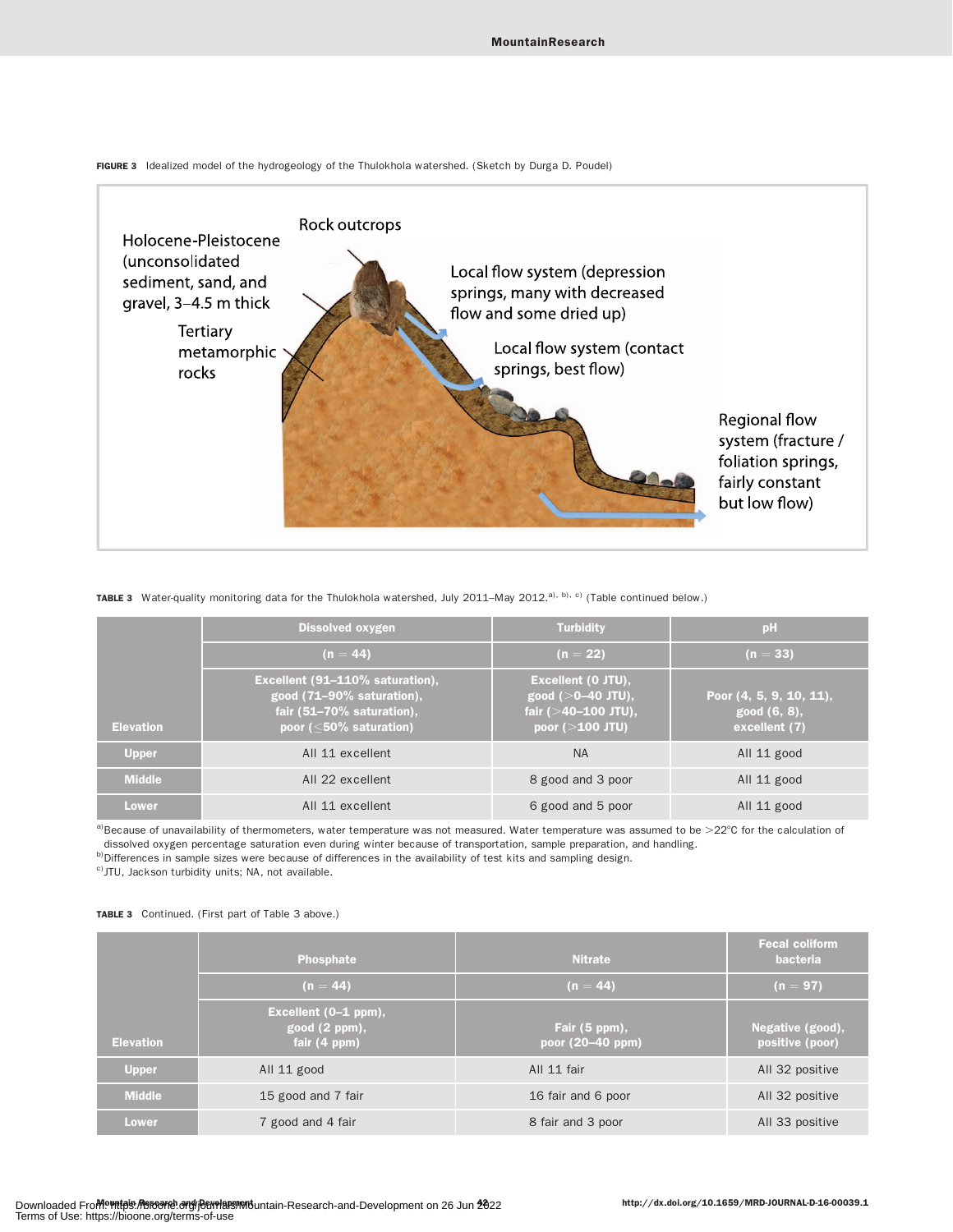

#### FIGURE 4 Precipitation trends in Nuwakot district, 1985–2010. (DHM 2016)

creating ponds in the recharge zones filled with gravel and stone (Fetter 2014).

The problem of water shortages is aggravated by poor water quality (Table 3). Water samples collected by CLG members showed high rates of fecal coliform contamination and problematic turbidity and nitrate levels. Higher phosphate levels occurred from July through October only in the middle and the lower elevation zones. Turbidity levels were high for July– September in the middle elevation and for July–October and February in the lower elevation. Nitrate levels were high in August–October in the middle and the lower elevations. Dissolved oxygen levels were excellent, and pH levels were acceptable throughout the year.

Baseline information on water quality, captured with a portable LaMotte GREEN Water Monitoring Kit at the outlet of the Thulokhola watershed on 3 July 2011, also showed fecal coliform, poor turbidity and nitrate conditions, and fair phosphate conditions. These results suggest poor surface water quality because of sediments, nutrients, and pathogens in the watershed. The higher fecal coliform, nitrate, and phosphate concentrations may be due to inappropriate manure collection techniques and the use of chemical fertilizers in the watershed. Aryal et al (2012) also reported fecal coliform contamination as a major problem in drinking water in the nearby Mygdi district. Therefore, sufficient attention to non-pointsource pollution control, especially during the rainy season and the months with agricultural activities, is necessary to ensure improved surface water quality.

#### Precipitation and river discharge

Confirming farmers' perceptions of declining annual precipitation, regression results from the precipitation data showed a statistically significant decline in total annual precipitation, total monsoon season precipitation, and weekly maximum precipitation from 1985 to 2009 (Figure 4). A remarkable decline in the monsoon precipitation by as much as 30–40% from the 1960s to the 2000s has also been reported for the upper Sutlej area in western Himalaya (Collins et al 2013). In the Nuwakot district, while the total annual precipitation from 1985 to 2000 fluctuated between 1600 and 2500 mm/y, it decreased from about 2573 mm in 2000 to 882 mm in 2009. Our fieldwork took place during a drought (17–23 May 2012). Analysis of the monthly precipitation data also indicated that the monsoon season is shrinking and the winter months (October–February) are becoming drier, especially since 2006. While rainfall was generally well spread from May through September in the past, most rainfall in recent years occurred in June, July, and August. Changing precipitation patterns across the Himalayan region will affect water resource availability and livelihoods not only for the population in the region but also for people downstream (Miller et al 2012).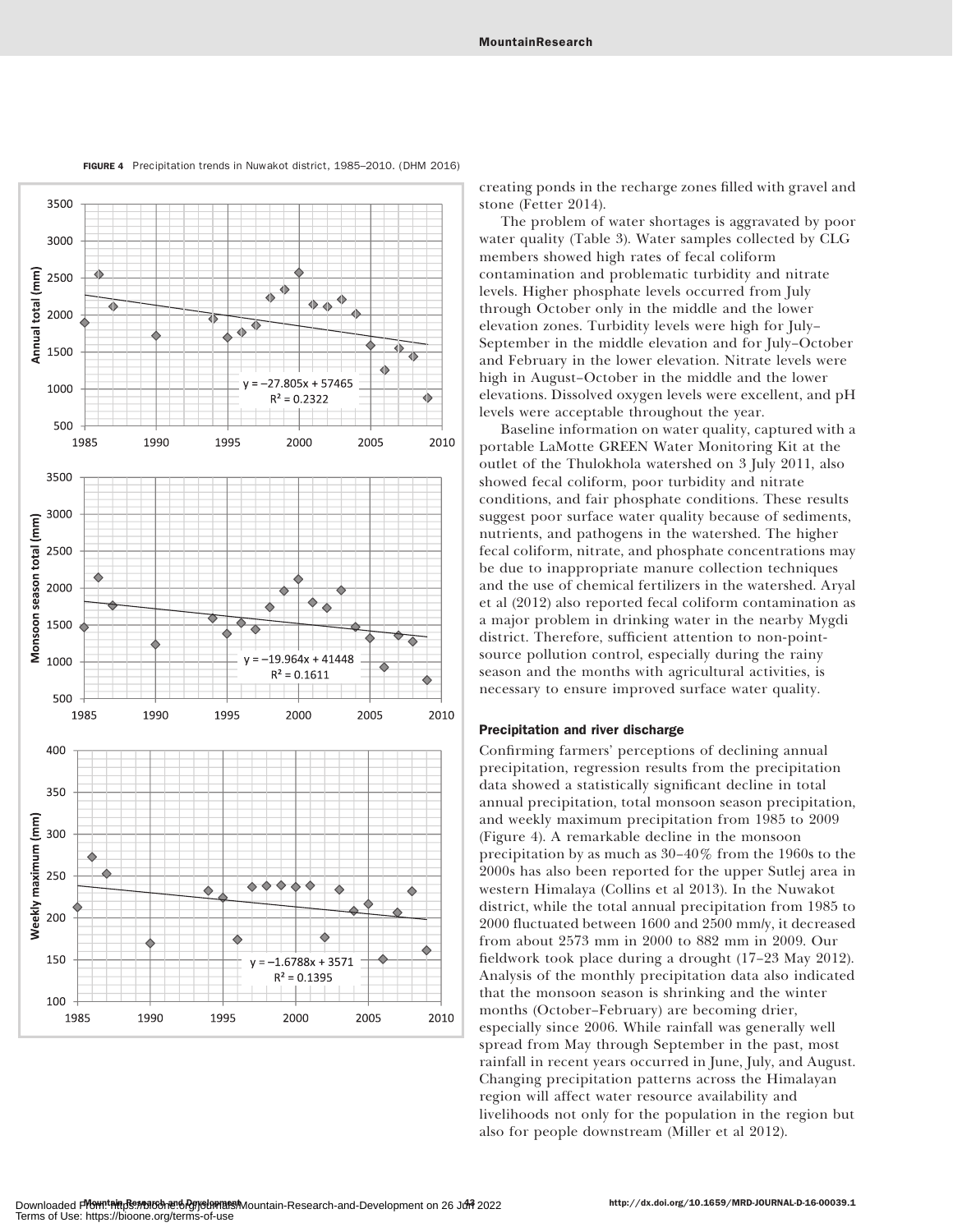

FIGURE 5 Discharge trends for the Tadi Khola, 1985–2010. (DHM 2016)

In line with the declining precipitation trends, the regression results for the total annual, total monsoon, and weekly maximum discharge for the Tadi Khola also showed significant decline from 1985 to 2009 (Figure 5). The Tadi Khola originates in the higher mountains in Nepal and has a catchment area of  $653 \text{ km}^2$  (Sharma 1993; Shrestha et al 2010; ESSA Technologies 2014). While monsoon precipitation constitutes the major source of discharge water for the Tadi Khola, it is also fed by groundwater, springs, and snow and glacier melt. Researchers have estimated that the contribution of snow and glacier melt to river discharge is as high as 34% annually and 63% premonsoon (spring months) in the Koshi basin of eastern Nepal (Nepal 2016) and 35% in winter, 18% in summer, and 19% annually in the Langtang basin to the north of the watershed in Nepal (Bhattarai and Regmi 2015).

Although establishing a direct relationship between springs drying up and hydrometeorological conditions in the Thulokhola watershed was not possible because of lack of data, the precipitation and discharge trends presented here provide a general view of regional hydrometeorological conditions. Future research in the watershed would be necessary to refine these relationships.

## Conclusion and policy recommendations

Springs are the primary source of water for local communities, livestock, and agricultural and environmental uses in a mountain watershed. Drying up of springs because of changes in hydrometeorological patterns and land uses has become a major concern for communities in the region. As perceived by local communities, precipitation is decreasing significantly, severely affecting the drinking water supply, agricultural production, and ecological health. Impairment of surface water quality because of pathogens, nutrients, and sediments further limits the availability of drinking water for humans and livestock.

To address the challenges of declining water sources in a mountain watershed, we make 3 policy recommendations: (1) conducting comprehensive multidisciplinary research on mountain geohydrology, geochemistry, structural geology, and socioeconomics for better understanding of these complex systems with regard to the impact of climate change and natural hazards on water sources, livelihoods, and local communities; (2) launching watershed-scale spring rejuvenation programs targeting depression and contact springs by involving local communities, government agencies, and other stakeholders based on the knowledge generated from the multidisciplinary research; and (3) building community capacity for water sustainability and climate change adaptation.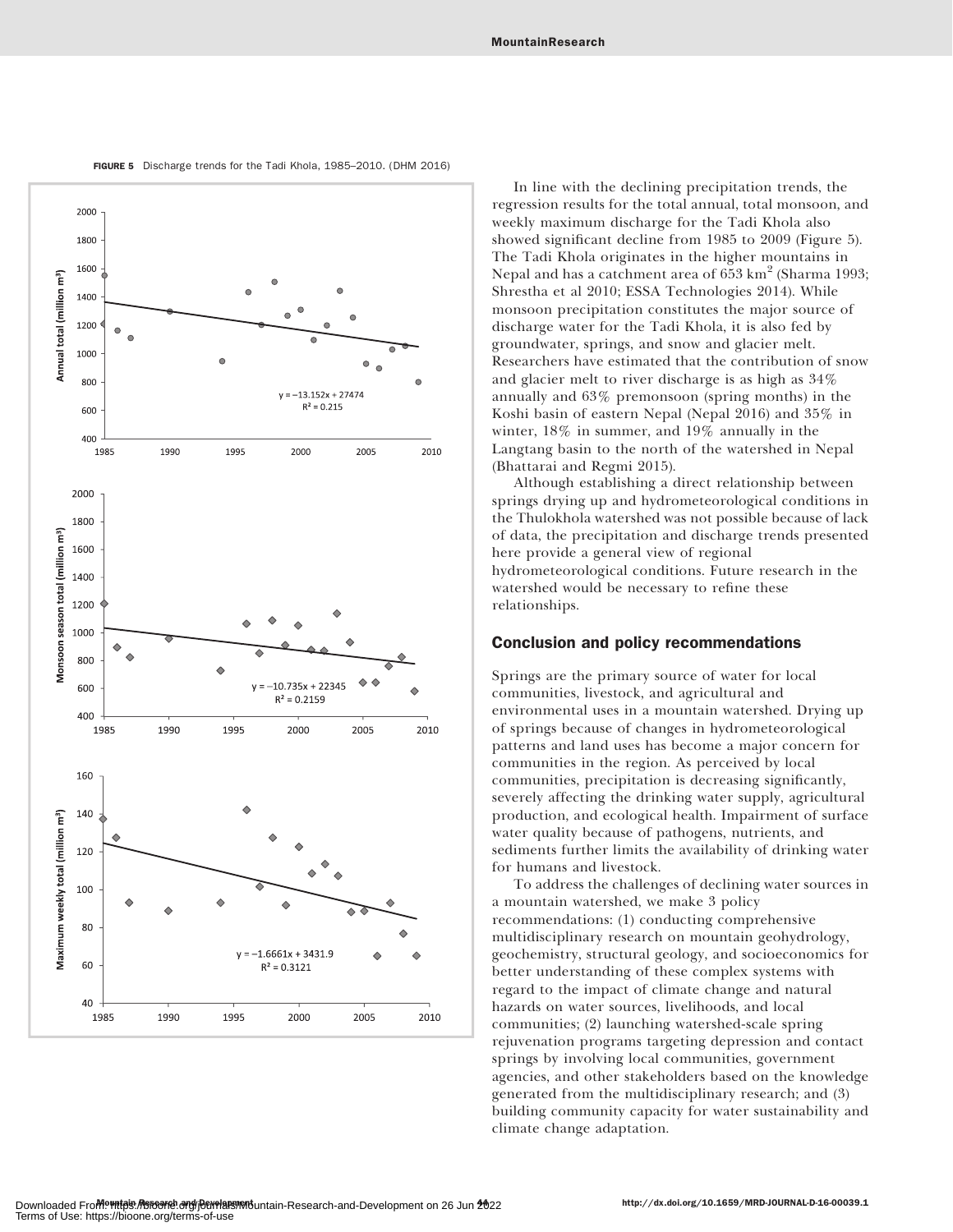#### ACKNOWLEDGMENTS

This research article was made possible by the United States Agency for International Development and the generous support of the American people through Grant No. EEM-A-00-10-00001. We thank our enumerators, Shiva Raj Bhandari, Yubaraj Lamichhane, Sabina Khatri, Jaya Laxmi Singh, Yogendra Mohan Shrestha, and Anita Bhattarai, for their hard and high-quality work on the household survey. We also thank Naba Raj Nepal and Mahesh Poudel for helping us with the spring surveys and hydrogeology assessment. We acknowledge the members of the CLGs and the Thulokhola watershed communities for giving their valuable time, participating in our research project, and providing a warm welcome during our fieldwork. Sincere thanks go to Dr. Ganesh Pandey, California Department of Water Resources, for his input and help on hydrometeorological data handling and analysis. Special

#### REFERENCES

Agarwal A, Agrawal NK, Nema RK. 2014. Life line: The springs of Uttarakhand, India. International Journal of Innovative Research in Science, Engineering and Technology 3(4):11553–11560.

Agarwal A, Bhatnaga NK, Nema RK, Agrawal NK. 2012. Rainfall dependence of springs in the Midwestern Himalayan Hills of Uttarakhand. Mountain Research and Development 32(4):446–455.

Aryal J, Gautam B, Sapkota N. 2012. Drinking water quality assessment. Journal of Nepal Health Research Council 10(3):192–196.

Bharati L, Gurung P, Jayakody P, Smakhtin V, Bhattarai U. 2014. The projected impact of climate change on water availability and development in the Koshi Basin, Nepal. Mountain Research and Development 34(2):118-130. Bhattarai BC, Regmi D. 2015. Impact of climate change on water resources in the view of contribution of runoff components in stream flow: A case study from Langtang Basin, Nepal. Journal of Hydrology and Meteorology 9(1):74-84. Bhuchar SK. 2006. Rehabilitating common property resources: Experiences from PARDYP. In: Schild A, editor. Managing Watersheds in the Himalayan Region. Sustainable Mountain Development No 51. Kathmandu, Nepal: International Centre for Integrated Mountain Development, pp 19–21. CBS [Central Bureau of Statistics]. 2012. National population and housing

census 2011 (national report). Kathmandu, Nepal: National Planning Commission Secretariat, Central Bureau of Statistics, Government of Nepal. Chaulagain NP. 2009. Climate change impacts on water resources of Nepal with reference to the glaciers in the Langtang Himalayas. Journal of Hydrology and Meteorology 6(1):58-65.

Collins DN, Davenport JL, Stoffel M. 2013. Climatic variation and runoff from partially-glacierised Himalayan Tributary Basin of the Ganges. Science of the Total Environment 468–469:48–59.

DHM [Department of Hydrology and Meteorology]. 2016. Department of Hydrology and Meteorology, Ministry of Population and Environment, Government of Nepal, Kathmandu, Nepal. [http://www.dhm.gov.np/;](http://www.dhm.gov.np/) accessed on 2 February 2016.

ESSA Technologies. 2014. Cumulative Impact Assessment—Upper Trishuli-1 Hydropower Project, Nepal. Ottawa, Canada: ESSA Technologies. [http://](http://ifcextapps.ifc.org/ifcext/spiwebsite1.nsf/0/c0c5f97854bf6e4885257de90056f4b4/$FILE/UT1%20Supplemental%20ESIA_Appendix%20D_2014_Cumulative%20Impact%20Assessment.pdf) [ifcextapps.ifc.org/ifcext/spiwebsite1.nsf/0/](http://ifcextapps.ifc.org/ifcext/spiwebsite1.nsf/0/c0c5f97854bf6e4885257de90056f4b4/$FILE/UT1%20Supplemental%20ESIA_Appendix%20D_2014_Cumulative%20Impact%20Assessment.pdf)

[c0c5f97854bf6e4885257de90056f4b4/\\$FILE/](http://ifcextapps.ifc.org/ifcext/spiwebsite1.nsf/0/c0c5f97854bf6e4885257de90056f4b4/$FILE/UT1%20Supplemental%20ESIA_Appendix%20D_2014_Cumulative%20Impact%20Assessment.pdf)

[UT1](http://ifcextapps.ifc.org/ifcext/spiwebsite1.nsf/0/c0c5f97854bf6e4885257de90056f4b4/$FILE/UT1%20Supplemental%20ESIA_Appendix%20D_2014_Cumulative%20Impact%20Assessment.pdf)%[20Supplemental](http://ifcextapps.ifc.org/ifcext/spiwebsite1.nsf/0/c0c5f97854bf6e4885257de90056f4b4/$FILE/UT1%20Supplemental%20ESIA_Appendix%20D_2014_Cumulative%20Impact%20Assessment.pdf)%[20ESIA\\_Appendix](http://ifcextapps.ifc.org/ifcext/spiwebsite1.nsf/0/c0c5f97854bf6e4885257de90056f4b4/$FILE/UT1%20Supplemental%20ESIA_Appendix%20D_2014_Cumulative%20Impact%20Assessment.pdf)%[20D\\_2014\\_](http://ifcextapps.ifc.org/ifcext/spiwebsite1.nsf/0/c0c5f97854bf6e4885257de90056f4b4/$FILE/UT1%20Supplemental%20ESIA_Appendix%20D_2014_Cumulative%20Impact%20Assessment.pdf)

[Cumulative](http://ifcextapps.ifc.org/ifcext/spiwebsite1.nsf/0/c0c5f97854bf6e4885257de90056f4b4/$FILE/UT1%20Supplemental%20ESIA_Appendix%20D_2014_Cumulative%20Impact%20Assessment.pdf)%[20Impact](http://ifcextapps.ifc.org/ifcext/spiwebsite1.nsf/0/c0c5f97854bf6e4885257de90056f4b4/$FILE/UT1%20Supplemental%20ESIA_Appendix%20D_2014_Cumulative%20Impact%20Assessment.pdf)%[20Assessment.pdf;](http://ifcextapps.ifc.org/ifcext/spiwebsite1.nsf/0/c0c5f97854bf6e4885257de90056f4b4/$FILE/UT1%20Supplemental%20ESIA_Appendix%20D_2014_Cumulative%20Impact%20Assessment.pdf) accessed on 14 October 2016. FAO [Food and Agriculture Organization]. 2011. The State of the World's Land and Water Resources for Food and Agriculture: Managing Systems at Risk. Rome, Italy: FAO.

Fetter CW. 2014. Applied Hydrogeology. 4th edition. Harlow, United Kingdom: Pearson.

Gleeson T, Wada Y, Bierkens MFP, van Beek LPH. 2012. Water balance of global aquifers revealed by groundwater footprint. Nature 488:197–200. [http://dx.doi.org/10.1038/nature11295.](http://dx.doi.org/10.1038/nature11295)

Government of Sikkim. 2014. Dhara Vikas Handbook. Gangtok, India: Rural Management and Development Department, Government of Sikkim. [www.](http://www.sikkimsprings.org/dv/report/Sikkim%20Dhara%20Vikas%20Handbook%202014%20%281%29.pdf) [sikkimsprings.org/dv/report/](http://www.sikkimsprings.org/dv/report/Sikkim%20Dhara%20Vikas%20Handbook%202014%20%281%29.pdf)

[Sikkim](http://www.sikkimsprings.org/dv/report/Sikkim%20Dhara%20Vikas%20Handbook%202014%20%281%29.pdf)%[20Dhara](http://www.sikkimsprings.org/dv/report/Sikkim%20Dhara%20Vikas%20Handbook%202014%20%281%29.pdf)%[20Vikas](http://www.sikkimsprings.org/dv/report/Sikkim%20Dhara%20Vikas%20Handbook%202014%20%281%29.pdf)%[20Handbook](http://www.sikkimsprings.org/dv/report/Sikkim%20Dhara%20Vikas%20Handbook%202014%20%281%29.pdf)%[202014](http://www.sikkimsprings.org/dv/report/Sikkim%20Dhara%20Vikas%20Handbook%202014%20%281%29.pdf)%[20](http://www.sikkimsprings.org/dv/report/Sikkim%20Dhara%20Vikas%20Handbook%202014%20%281%29.pdf)%[281](http://www.sikkimsprings.org/dv/report/Sikkim%20Dhara%20Vikas%20Handbook%202014%20%281%29.pdf)%[29.pdf](http://www.sikkimsprings.org/dv/report/Sikkim%20Dhara%20Vikas%20Handbook%202014%20%281%29.pdf); accessed on 12 October 2016.

Hua O. 2009. The Himalayas: Water storage under threat. In: Schild A, editor. Water Storage: A Strategy for Climate Change Adaptation. Sustainable Mountain Development No 56. Kathmandu, Nepal: International Centre for Integrated Mountain Development, pp 3–5.

ICIMOD [International Centre for Integrated Mountain Development]. 2015. Reviving the Drying Springs: Reinforcing Social Development and Economic

thanks go to our all project collaborators and partners who participated in the focus group discussions, surveys, and PRAs. We also thank the anonymous reviewers for their excellent reviews and comments on the manuscript.

Dedication: We dedicate this research article to Dr. Eldred Griffin Blakewood (13 March 1960–26 May 2014), our esteemed friend and a member of the faculty of the Environmental Science Program in the School of Geosciences at the University of Louisiana in Lafayette. Dr. Blakewood visited the research site in the Thulokhola watershed of the Nuwakot district in Nepal in January 2012. He passed away on 26 May 2014 at the age of 54. Dr. Blakewood had a great passion for the environment, social justice, and brotherhood. He loved the people of Nepal and felt welcomed here.

Growth in the Midhills of Nepal. Issue Brief, February 2015. Kathmandu, Nepal: ICIMOD.

ICIMOD [International Centre for Integrated Mountain Development]. 2016. Reviving Springs and Providing Access to Solar Powered Irrigation Pumps (SPIP). [www.icimod.org/spip;](http://www.icimod.org/spip) accessed on 12 October 2016.

IPCC [Intergovernmental Panel on Climate Change]. 2007. Climate Change 2007: Impacts, Adaptation, and Vulnerability. Contribution of Working Group II to the Fourth Assessment Report of the Intergovernmental Panel on Climate Change. Parry ML, Canziani OF, Palutokof JP, van der Linden PJ, Hanson CE, editors. Cambridge, United Kingdom: Cambridge University Press.

Khanal K. 2016. Water sources run dry in Nepal after 2015 earthquake, forcing people to leave their ancestral villages or hike to faraway wells. Global Press Journal. [https://globalpressjournal.com/asia/nepal/water-sources](https://globalpressjournal.com/asia/nepal/water-sources-run-dry-nepal-2015-earthquake-forcing-people-leave-ancestral-villages-hike-faraway-wells/)[run-dry-nepal-2015-earthquake-forcing-people-leave-ancestral-villages-hike](https://globalpressjournal.com/asia/nepal/water-sources-run-dry-nepal-2015-earthquake-forcing-people-leave-ancestral-villages-hike-faraway-wells/)[faraway-wells/](https://globalpressjournal.com/asia/nepal/water-sources-run-dry-nepal-2015-earthquake-forcing-people-leave-ancestral-villages-hike-faraway-wells/); accessed on 14 October 2016.

Maikhuri RK, Rawat LS, Negi VS, Faroouquee NA, Rao KS, Purohit VK, Agarwal SK, Chamoli KP, Negi CS, Saxena KG. 2011. Empowering rural women in agroecotechnologies for livelihood improvement and natural resource management. Outlook on Agriculture 40(3):229–236.

Merz J, Nakarmi G, Weingartner R. 2003. Potential solutions to water scarcity in the rural watersheds of Nepal's Middle Mountains. Mountain Research and Development 23(1):14–18.

Miller JD, Immerzeel WW, Rees G. 2012. Climate change impacts on glacier hydrology and river discharge in the Hindu Kush-Himalayas. Mountain Research and Development 32(4):461–467.

Ministry of Environment. 2010. National Adaptation Program of Action to Climate Change. Kathmandu, Nepal: Government of Nepal, Ministry of Environment. Negi GCS, Joshi V. 2002. Drinking water issues and development of spring sanctuaries in a mountain watershed in the Indian Himalaya. Mountain Research and Development 22(1):29–31.

Nellemann C. Kaltenborn BP. 2009. The environmental food crisis in Asia-A ''blue revolution'' in water efficiency is needed to adapt to Asia's looming water crisis. In: Schild A, editor. Water Storage: A Strategy for Climate Change Adaptation. Sustainable Mountain Development No 56. Kathmandu, Nepal: International Centre for Integrated Mountain Development, pp 6–9.

Nepal S. 2016. Impacts of climate change on the hydrological regime of the Koshi River Basin in the Himalayan Region. Journal of Hydro-Environment Research 10:76–89.

O'Geen TA, Saal M, Dahlke H, Doll D, Elkins R, Fulton A, Fogg G, Harter T, Hopmans JW, Ingels C, Niederholzer F, Solis SS, Verdegaal P, Walkinshaw M. 2015. Soil suitability index identifies potential areas for groundwater banking on agricultural lands. California Agriculture 69(2):75–84.

Park J, Alam M. 2015. Ecosystem-based adaptation planning in the Panchase Mountain Ecological Region. Hydro Nepal 17:34–41.

Poudel DD. 2015. Factors associated with farm-level variation, and farmers' perception and climate change adaptation in smallholder mixed-farming livestock production system in Nepal. International Journal of Environment and

Sustainable Development 14(3):231–257. [http://dx.doi.org/10.1504/IJESD.](http://dx.doi.org/10.1504/IJESD.2015.070134) [2015.070134](http://dx.doi.org/10.1504/IJESD.2015.070134)

Prasai T, Lekhak B, Joshi DR, Baral MP. 2007. Microbiological analysis of drinking water of Kathmandu Valley. Scientific World 5(9):112–114. Rai SK, Ono K, Yanagida JI, Ishiyama-Imura S, Kurokawa M, Rai CK. 2012. A

large-scale study of bacterial contamination of drinking water and its public health impact in Nepal. Medical College Journal 14(3):234–240.

Robinson DM, DeCelles PG, Garzione CN, Pearson ON, Harrison TM, Catlos EJ. 2003. Kinematic model for the Main Central Thrust in Nepal. Geology 31(4):359–362.